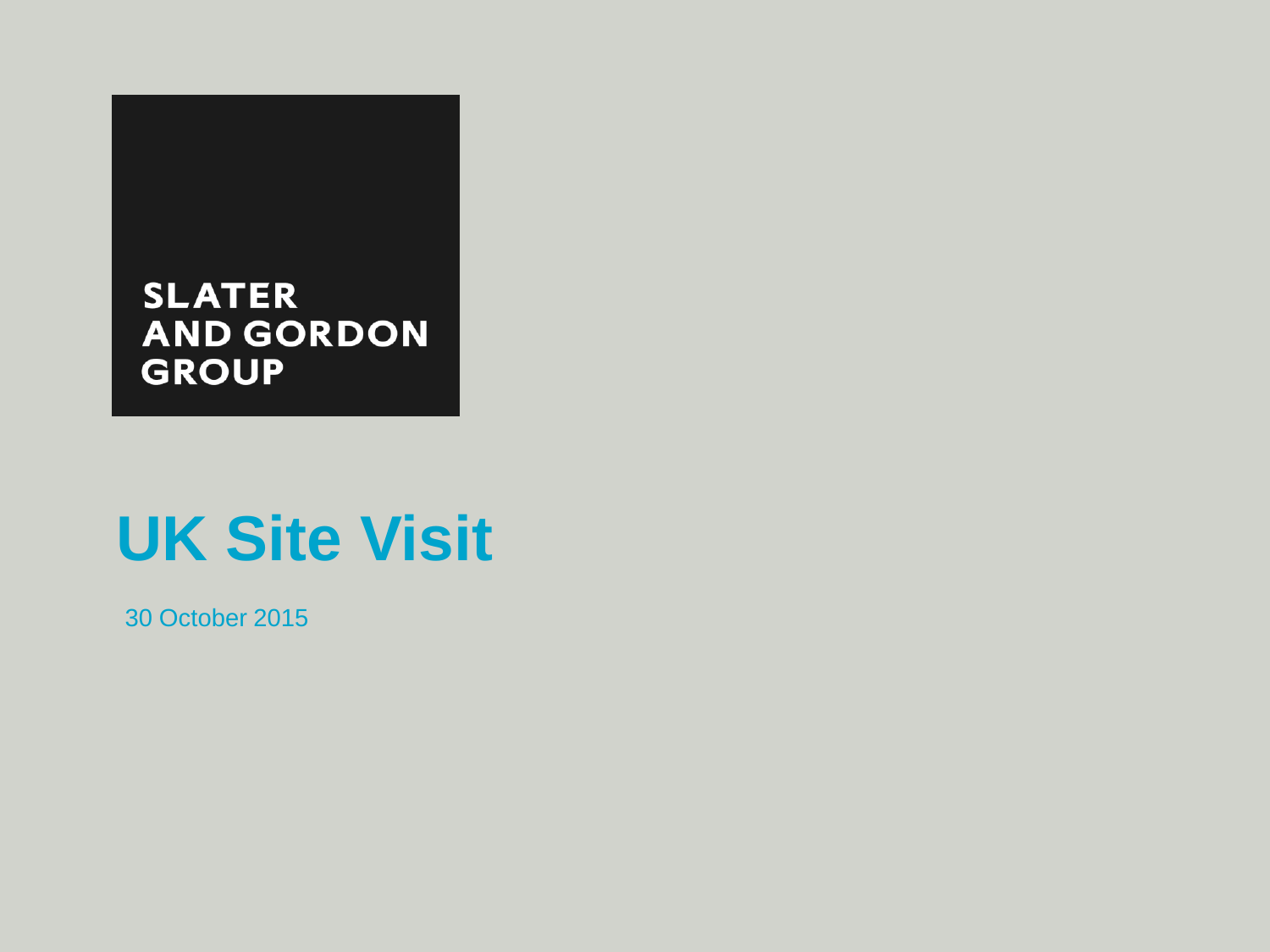

### **Important Notice**

**IMPORTANT**: You must read the following before continuing.

This presentation has been prepared by Slater and Gordon Limited ABN 93 097 297 400 ("Slater and Gordon" or the "Company").

#### **Summary information**

The following disclaimer applies to this document and any information provided regarding the information contained in this document (the "Information"). This presentation contains summary information about the Company and its activities which is current as at the date of this presentation. The Information in this presentation is of a general nature and does not purport to be complete nor does it contain all the information which a prospective investor may require in evaluating a possible investment in the Company or that would be required in a prospectus prepared in accordance with the requirements of the Corporations Act. The historical information in this presentation is, or is based upon, information that has been released to the ASX Limited ("ASX"). This presentation should be read in conjunction with Slater and Gordon's other periodic and continuous disclosure announcements lodged with ASX which are available at www.asx.com.au. You are advised to read this disclaimer carefully before reading or making any other use of this document or any information contained in this document. In accepting this document, you agree to be bound by the following terms and conditions including any modifications to them.

#### **Not financial or product advice**

This presentation is for information purposes only and is not a prospectus, product disclosure statement or other offer document under Australian law or the law of any other jurisdiction. This presentation is not financial product or investment advice or a recommendation to acquire Slater and Gordon shares, nor is it legal or tax advice. This presentation has been prepared by Slater and Gordon without taking into account the objectives, financial situation or needs of individuals. You are solely responsible for forming your own opinions and conclusions on such matters and the market and for making your own independent assessment of the Information. You are solely responsible for seeking independent professional advice in relation to the Information and any action taken on the basis of the Information. Before making an investment decision, prospective investors should consider the appropriateness of the Information having regard to their own objectives, financial and tax situation and needs and seek legal and taxation advice appropriate to their jurisdiction. Slater and Gordon is not licensed to provide financial product advice in respect of Slater and Gordon shares. Cooling off rights do not apply to the acquisition of Slater and Gordon shares.

#### **Financial data**

All dollar values are in Australian dollars (A\$ or AUD) unless otherwise stated and financial data is presented as at or for the half year ended 31 December 2014 unless stated otherwise.

Investors should note that this presentation contains pro forma financial information. The pro forma financial information and past information provided in this presentation is for illustrative purposes only and is not represented as being indicative of Slater and Gordon's views on its future financial condition and/or performance.

Investors should also note that Slater and Gordon's results are reported under Australian International Financial Reporting Standards, or AIFRS. The historical information included in this presentation is, or is based on, information that has previously been released to the market.

Investors should also be aware that certain financial data included in this presentation including EBITDA and measures described as "normalised" or "core" may be 'non-IFRS financial information" under Regulatory Guide 230 Disclosing non-IFRS financial information published by the Australian Securities and Investments Commission ("ASIC"). The non-IFRS financial information do not have a standardised meaning prescribed by AIFRS and, therefore, may not be comparable to similarly titled measures presented by other entities, nor should they be construed as an alternative to other financial measures determined in accordance with AIFRS. Investors are cautioned, therefore, not to place undue reliance on any non-IFRS financial measures included in this presentation.

#### **Past performance**

Past performance information given in this presentation is given for illustrative purposes only and should not be relied upon as (and is not) an indication of the Company's views on its future financial performance or condition. Investors should note that past performance, including past share price performance, of Slater and Gordon cannot be relied upon as an indicator of (and provides no guidance as to) future Slater and Gordon performance including future share price performance.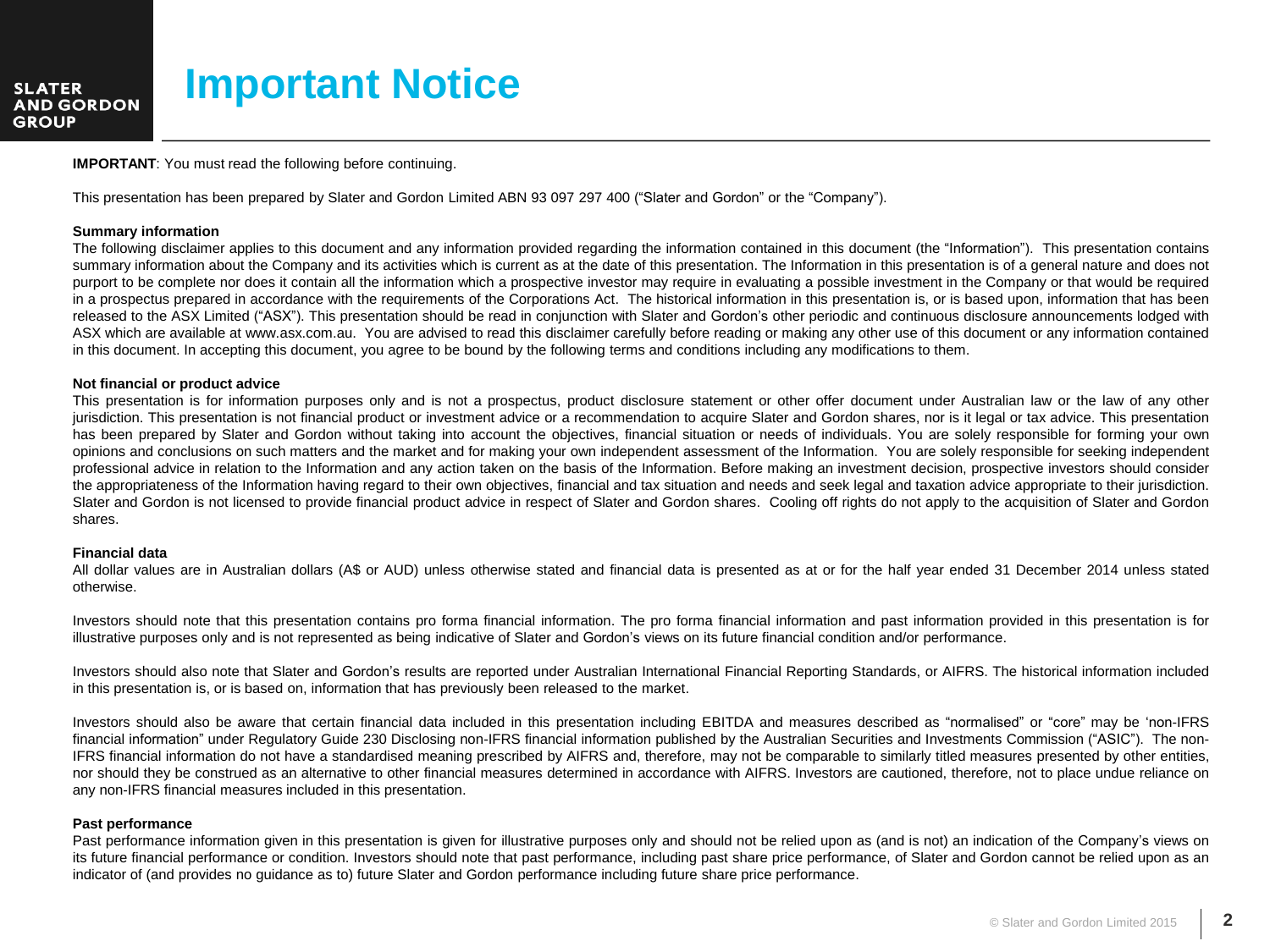

### **Important Notice**

#### **Future performance**

The presentation includes certain "forward-looking statements" such as indications of, and guidance on,. future events, future earnings and the future financial performance and financial position of Slater and Gordon. Forward looking statements can generally be identified by the use of forward-looking words such as "expect", "anticipate", "likely", "intend", "should", "could", "may", "predict", "plan", "propose", "will", "believe", "forecast", "estimate", "target", "outlook", "guidance" or other similar expressions and include statements regarding the timing and outcome of the acquisition and the capital raising, Slater and Gordon's strategies and plans and the future operational and financial performance of the Professional Services Division business (acquired from Quindell PLC) and Slater and Gordon. Any forward looking statements included in this document involve subjective judgment and analysis and are subject to significant uncertainties, risks and contingencies and other factors, many of which are outside the control of, and are unknown to, Slater and Gordon and its officers, employees, agents or associates and may involve significant elements of subjective judgement and assumptions as to future events which may or may not be correct.

Forward looking statements, including projections, guidance on future earnings and estimates are provided as a general guide only and should not be relied upon as an indication, prediction or guarantee of future performance. No presentation, warranty or assurance (express or implied) is given or made in relation to any forward looking statement by any person (including the Company). In particular, no representation, warranty or assurance (express or implied) is given that the occurrence of the events expressed or implied in any forward looking statements in this presentation will actually occur. Actual results, performance or achievement may vary materially from any projections and forward looking statements and the assumptions on which those statements are based. The forward looking statements in this presentation speak only as at the date of this presentation.

Actual results, performance or achievement may vary materially from any forward looking statements and the assumptions on which those statements are based. The Information also assumes the success of Slater and Gordon's business strategies. The success of the strategies is subject to uncertainties and contingencies beyond Slater and Gordon's control, and no assurance can be given that the anticipated benefits from the strategies will be realised in the periods for which forecasts have been prepared or otherwise. Given these uncertainties, you are cautioned to not place undue reliance on any such forward looking statements. Subject to any continuing obligations under applicable law or any relevant ASX listing rules, Slater and Gordon disclaims any obligation or undertaking to provide any updates or revisions to any forward looking statements in this presentation to reflect any change in expectations in relation to any forward looking statements or any change in events, conditions or circumstances on which any such statement is based. Nothing in this presentation will under any circumstances create an implication that there has been no change in the affairs of Slater and Gordon since the date of this presentation.

#### **Investment risk**

An investment in Slater and Gordon shares is subject to investment and other known and unknown risks, some of which are beyond the control of Slater and Gordon. Slater and Gordon does not guarantee any particular rate of return or the performance of Slater and Gordon, nor does it guarantee the repayment of capital from Slater and Gordon or any particular tax treatment.

#### **Not an offer**

This presentation is for information purposes only and is not a prospectus, product disclosure statement or other disclosure or offering document under Australian law (and will not be lodged with ASIC) or any other law.

The Information does not and will not constitute or form part of an offer, invitation, solicitation or recommendation in relation to the subscription, purchase or sale of securities in any jurisdiction and neither this presentation nor anything in it shall form any part of any contract for the acquisition of Slater and Gordon shares. The distribution of this presentation in jurisdictions outside Australia may be restricted by law and you should observe any such restrictions.

#### **Disclaimer**

Except as required by law, no representation or warranty, express or implied, is made as to the fairness, accuracy, completeness, reliability or correctness of the Information, opinions and conclusions, or as to the reasonableness of any assumption contained in this document. By receiving this document and to the extent permitted by law, you release Slater and Gordon and its officers, employees, agents and associates from any liability (including, without limitation, in respect of direct, indirect or consequential loss or damage or loss or damage arising by negligence) arising as a result of the reliance by you or any other person on anything contained in or omitted from this document.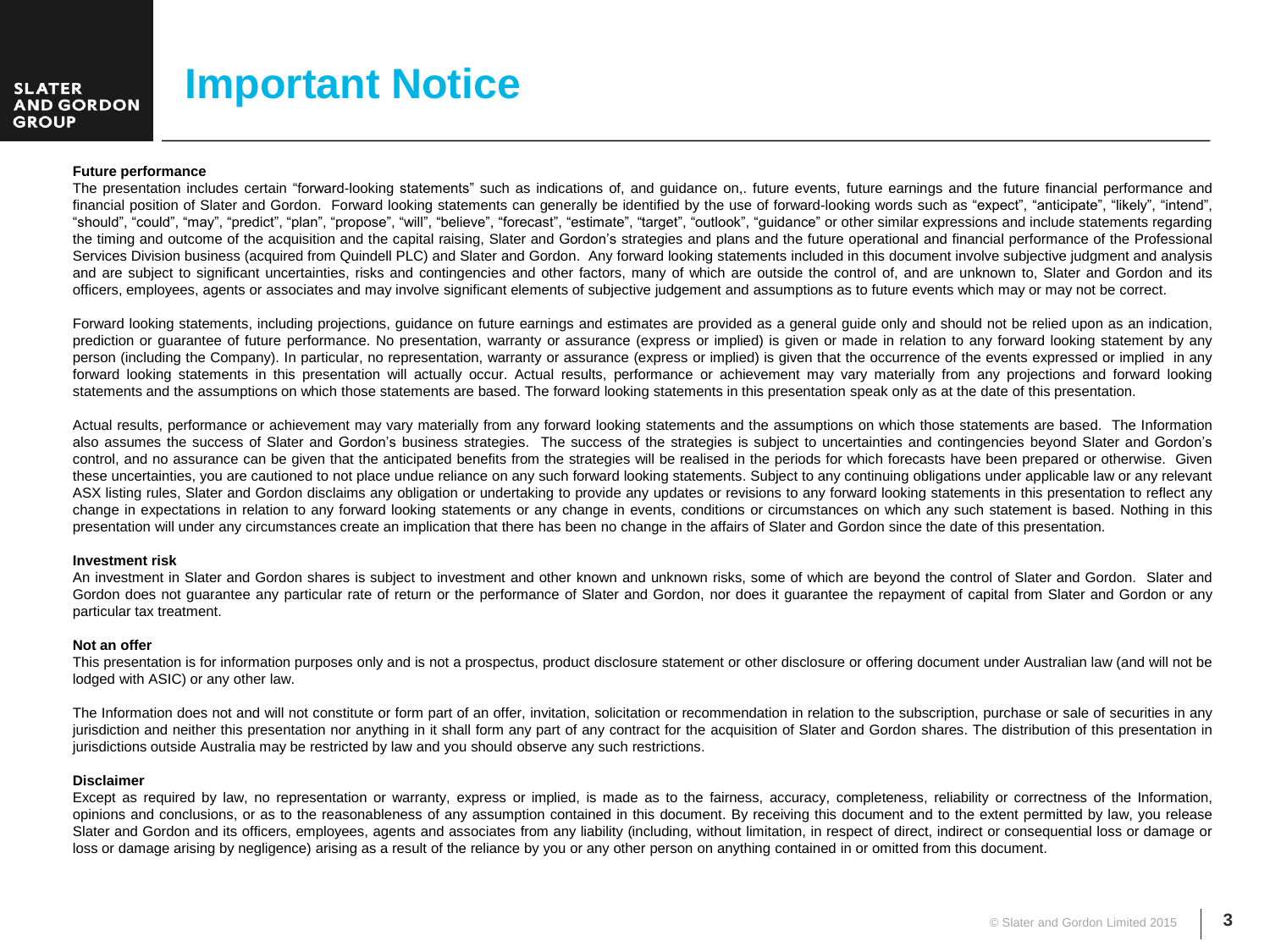### Slater<br>Gordon **Solutions**

### **O** Motor

We offer a tailored service to help get people back on the road. We take the time to understand the needs and expectations of customers, so that when they call in, they receive a seamless and integrated experience as well as the positive resolution they require.

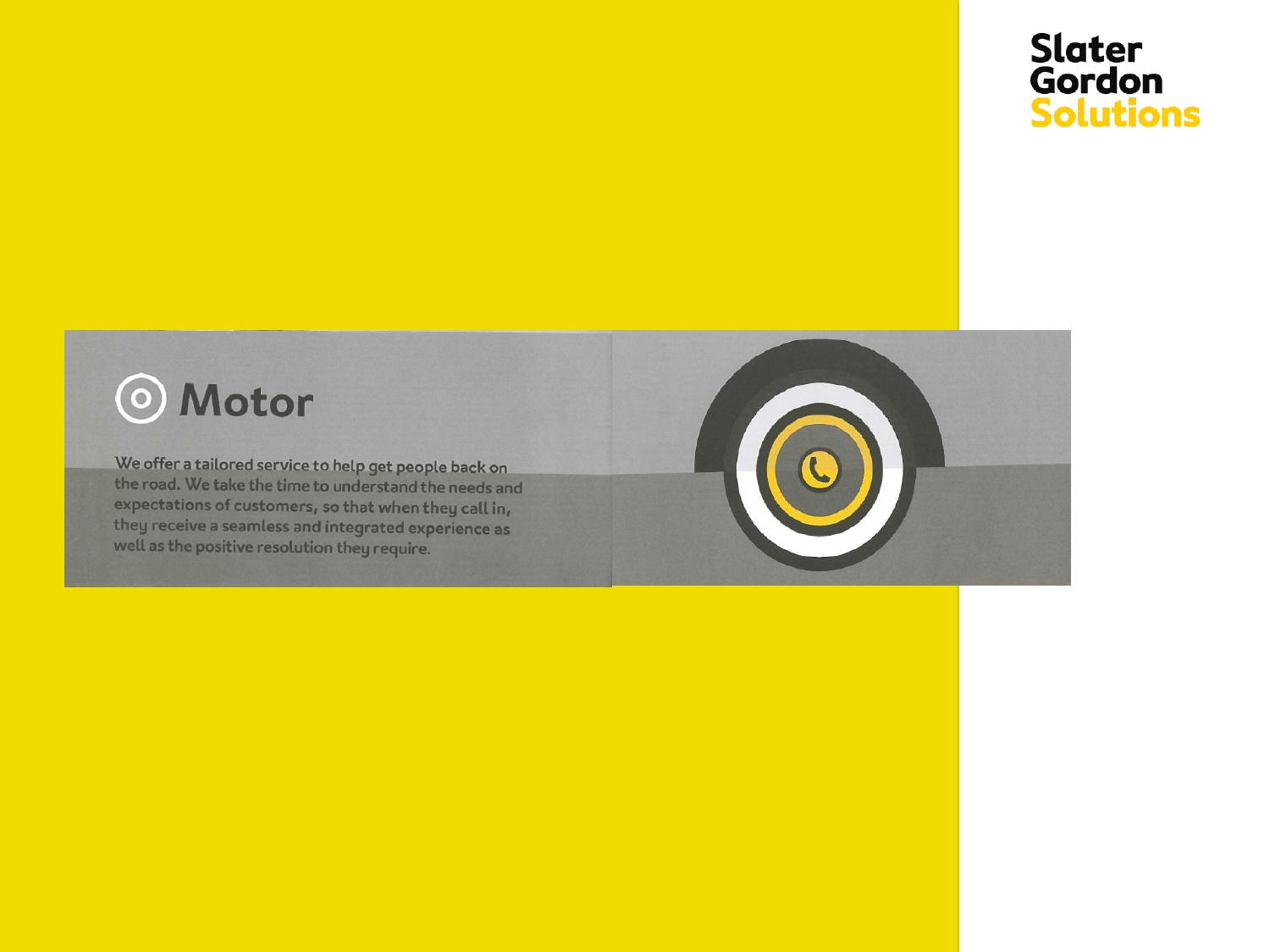### **Motor Services Overview**



**Locations**



- Team of more than 600 located in Blackpool, Fareham and Twickenham
- Service excellence and cost efficiencies are SGSM's core advantages, compared to both in-house delivery and outsourcing competitors
	- Focus on systems and processes
	- Scale results in lower cost-to-serve as well as rental and repair purchasing power
- Motor Services' clients include:
	- Insurers / brokers –Endsleigh (Zurich), Direct Line, Arthur J. Gallagher
	- Auto manufacturers Honda
	- Membership organisations RAC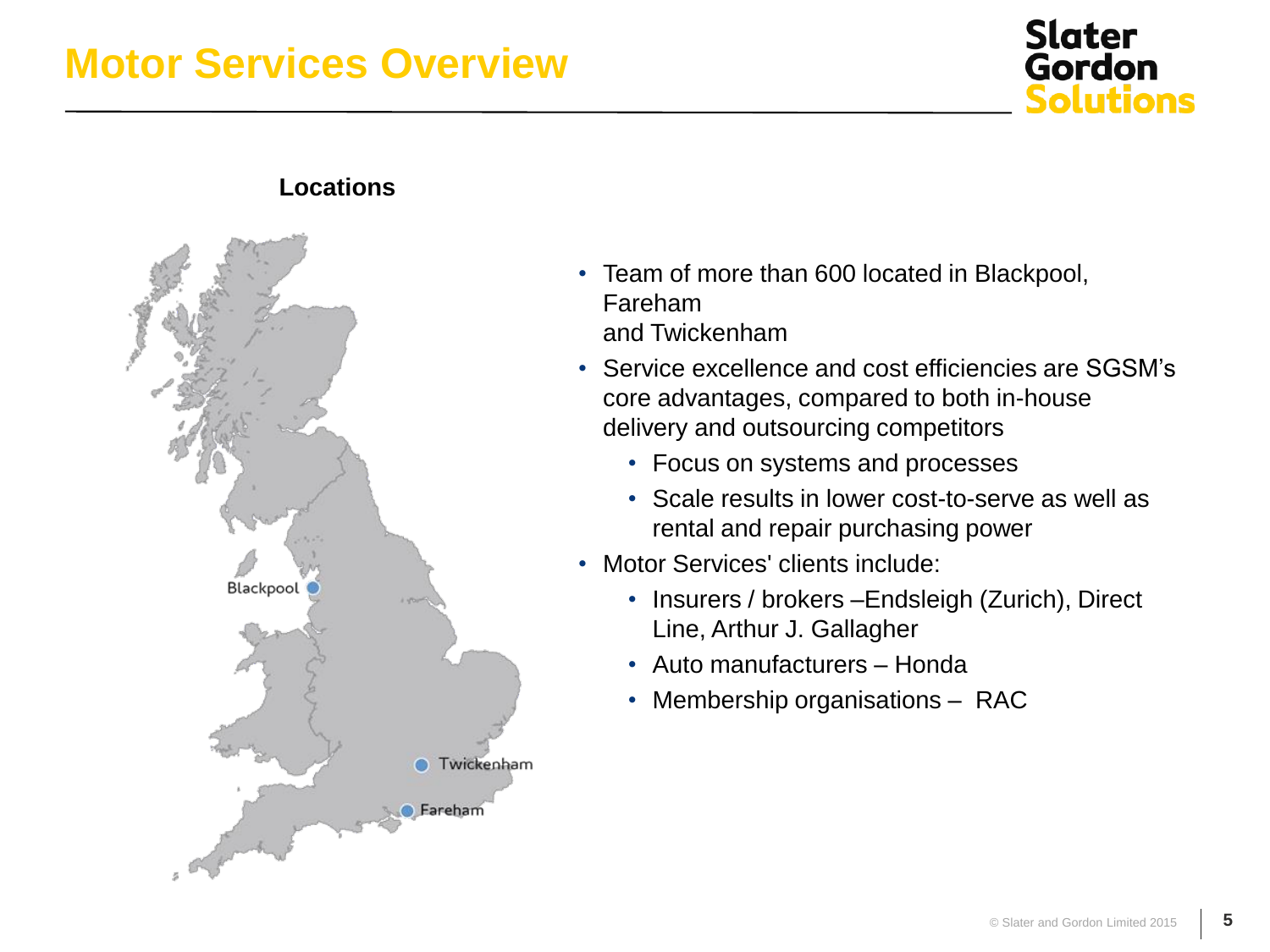### **Motor Services Operational Chain**





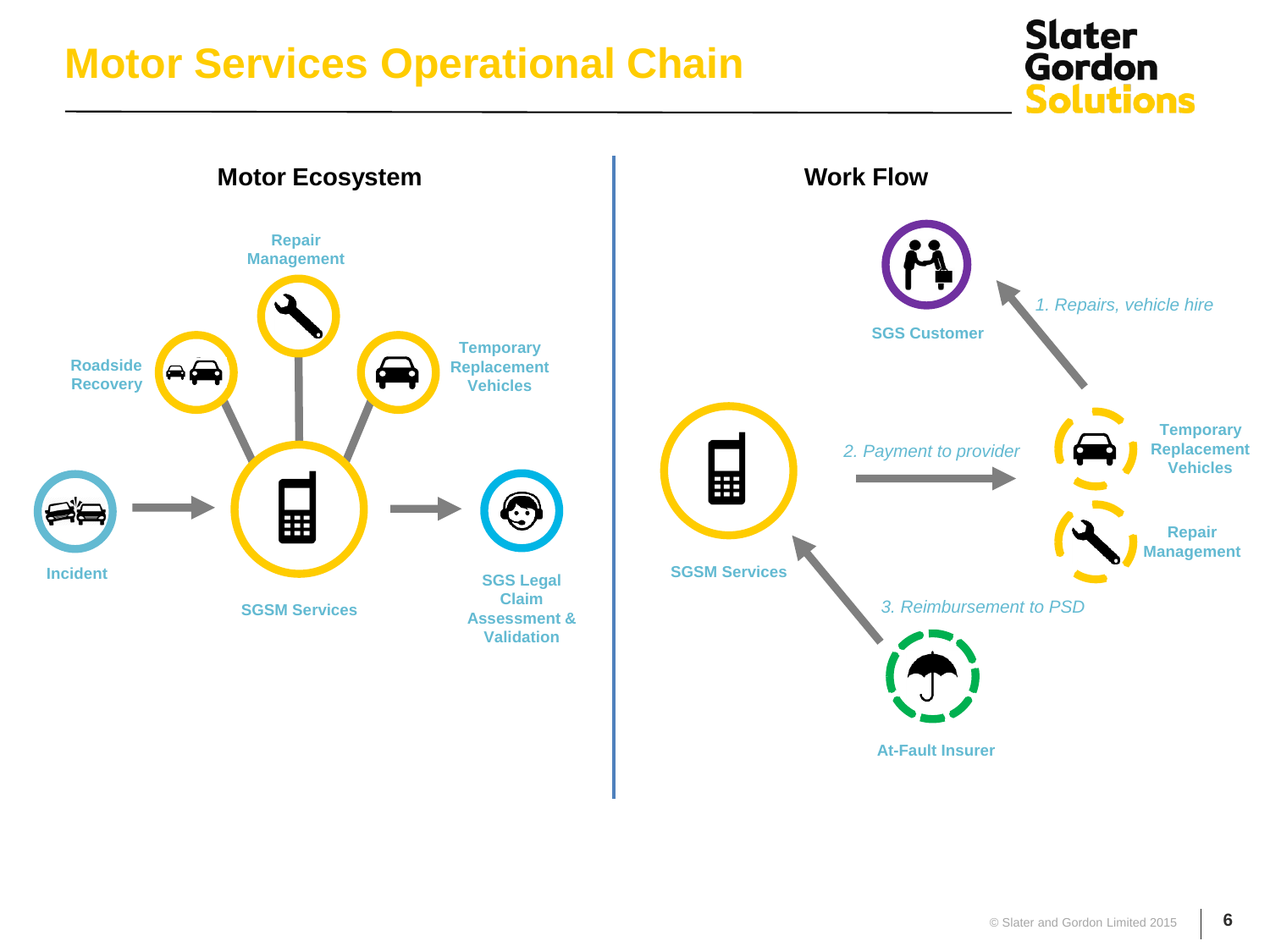| <b>FCO</b>                                                                                                                                                                                                                                                                                  | <b>AUTOMOTIVE</b>                                                                                                                                                                                                                                    | <b>CLAIMANT</b>                                                                                                                                                                                                                                      | <b>DEFENDANT /</b><br><b>INTERVENTION</b>                                                                                                                                                                            |
|---------------------------------------------------------------------------------------------------------------------------------------------------------------------------------------------------------------------------------------------------------------------------------------------|------------------------------------------------------------------------------------------------------------------------------------------------------------------------------------------------------------------------------------------------------|------------------------------------------------------------------------------------------------------------------------------------------------------------------------------------------------------------------------------------------------------|----------------------------------------------------------------------------------------------------------------------------------------------------------------------------------------------------------------------|
| • FNOL (First<br>notification of<br>loss)<br>• Replacement<br>vehicle provision<br>• Vehicle repair<br><b>Total loss</b><br>$\bullet$<br>administration<br>• Personal injury<br>and rehabilitation<br>services<br>• Full outsourcing<br>of accident<br>management<br>Reserving<br>$\bullet$ | <b>FNOL (First</b><br>$\bullet$<br>notification of<br>loss)<br>Replacement<br>vehicle provision<br>Vehicle repair<br>$\bullet$<br><b>Total loss</b><br>$\bullet$<br>administration<br>Personal injury<br>$\bullet$<br>and rehabilitation<br>services | <b>Uninsured Loss</b><br>$\bullet$<br>Recovery<br>Replacement<br>$\bullet$<br>vehicle provision<br>Vehicle repair<br>$\bullet$<br><b>Total loss</b><br>$\bullet$<br>administration<br>Personal injury<br>$\bullet$<br>and rehabilitation<br>services | • Third Party<br>Intervention<br>Replacement<br><b>Vehicle Provision</b><br>• Vehicle Repair<br><b>Total Loss</b><br>$\bullet$<br>Administration<br>Pro-active<br>$\bullet$<br>Personal Injury<br>and Rehabilitation |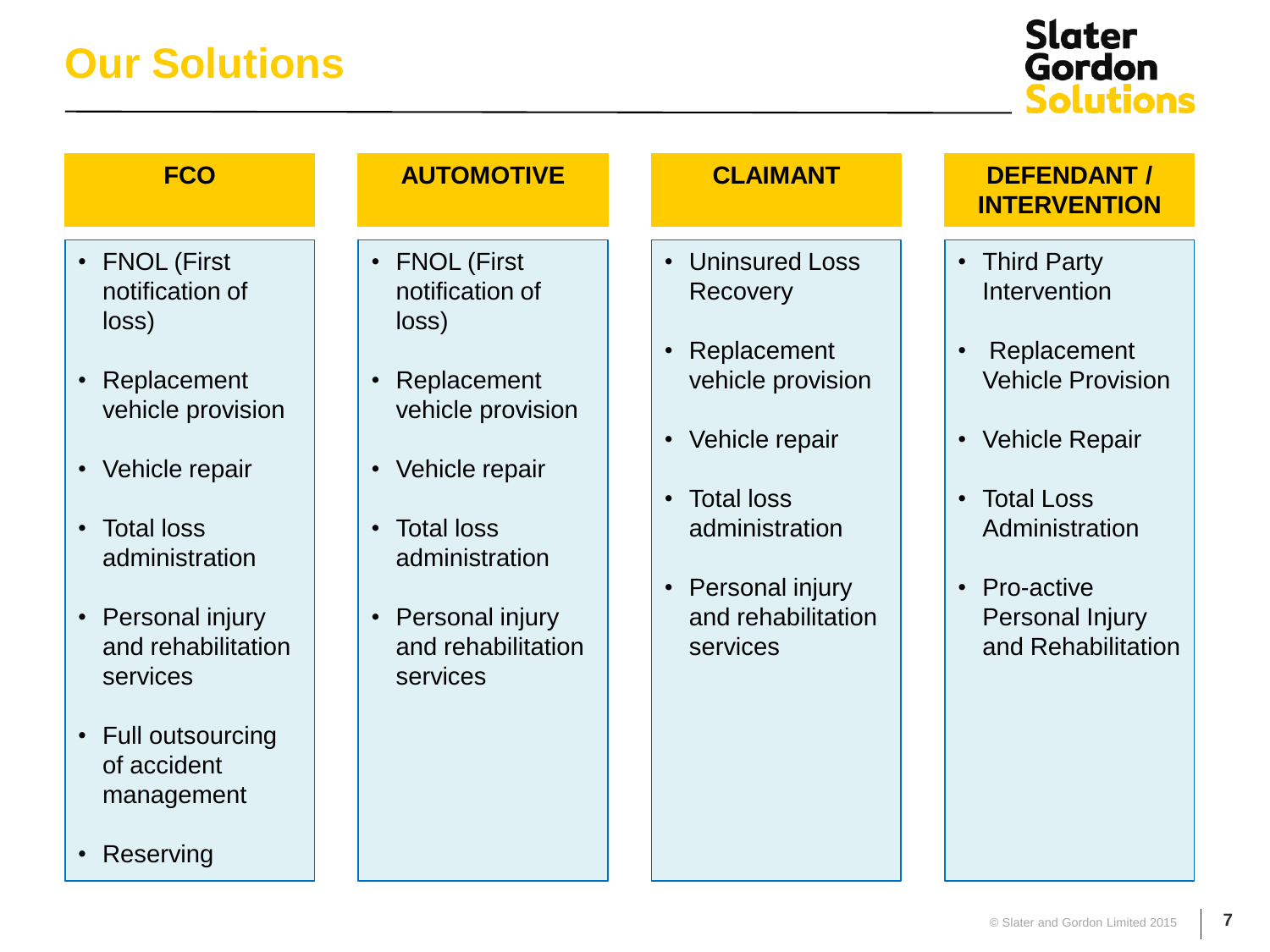### **First notification of loss (FNOL)**



**Slater** Gordon

**Solutions**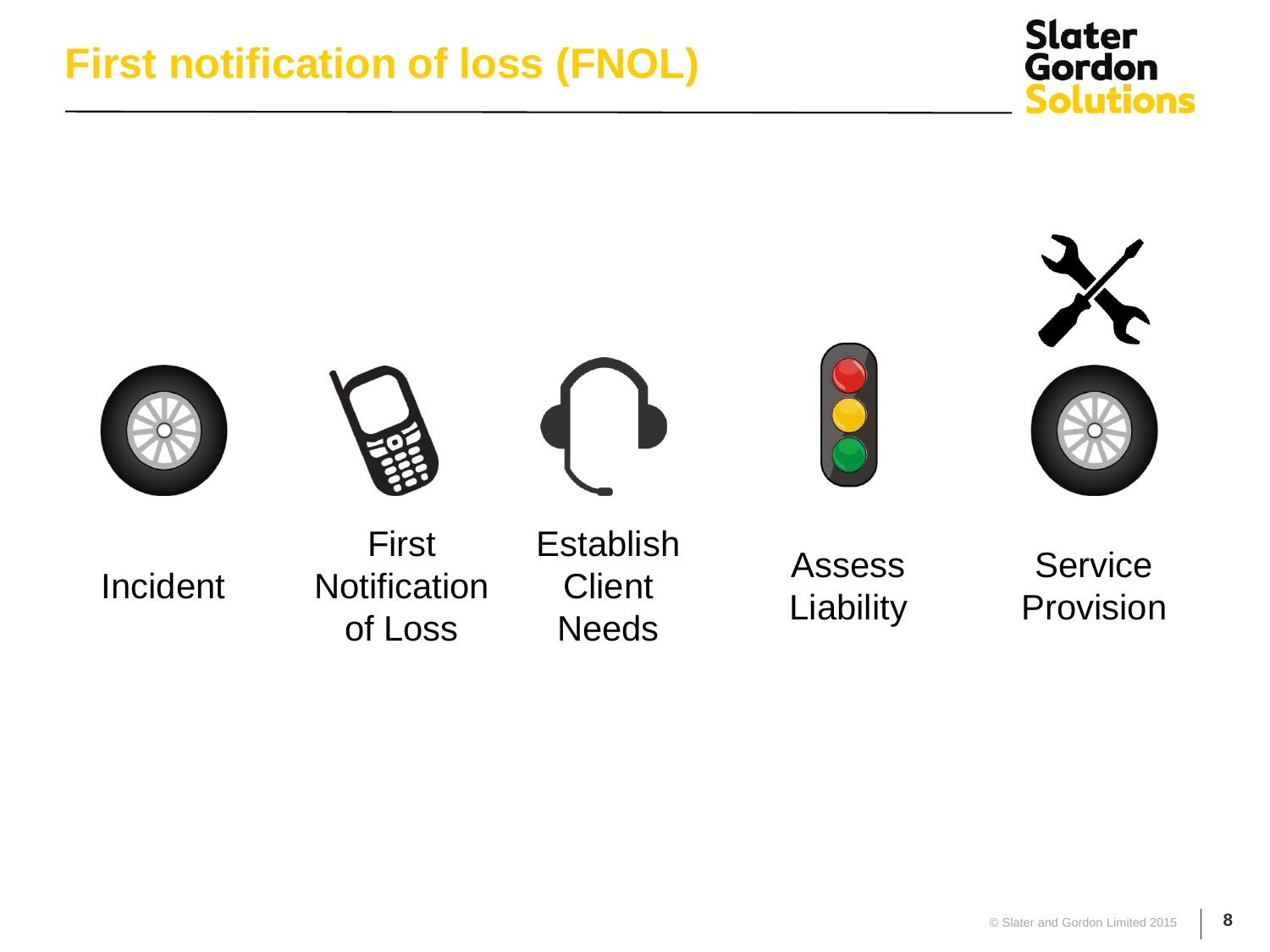**Slater** Gordon solutions

- Professional Rental Services team treating each transaction as an individual requirement to ensure that the customer expectation is met
- Managing transactions to optimise return whilst maintaining contractual commitments and answering client need
- Supporting the customer through the process of vehicle supply, deliver, handover, return and post rental requirements
- Customers requirements vary considerably, from standard cars through to specialist vehicles and adapted vehicles with specialist equipment such as tow bars, roof racks and blue tooth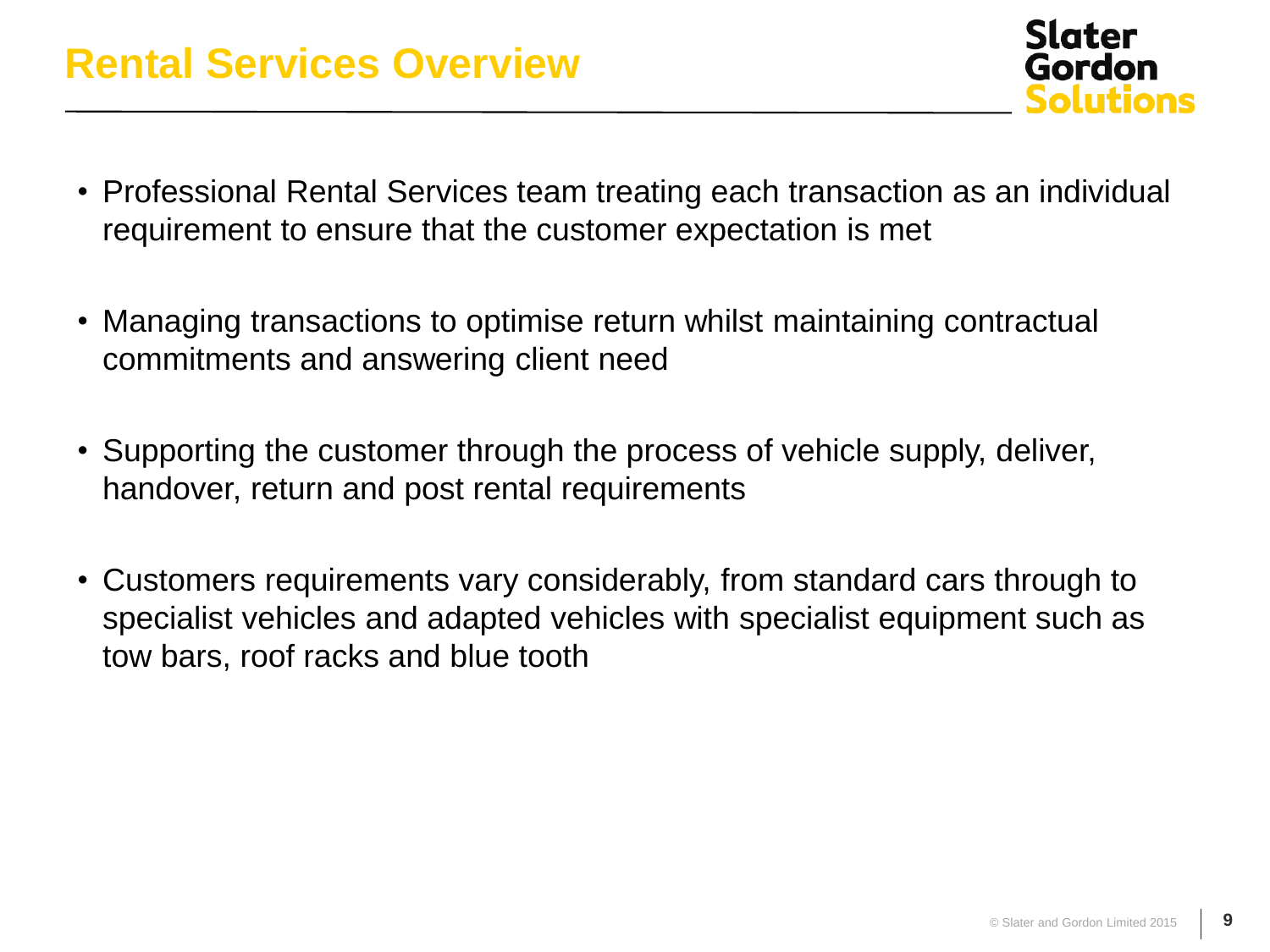

- Rental model is to use third party suppliers
	- Own fleet model proven to be higher risk
- Network of nationwide suppliers
- Rates bought in on a daily inclusive rate, complementing the GTA rate model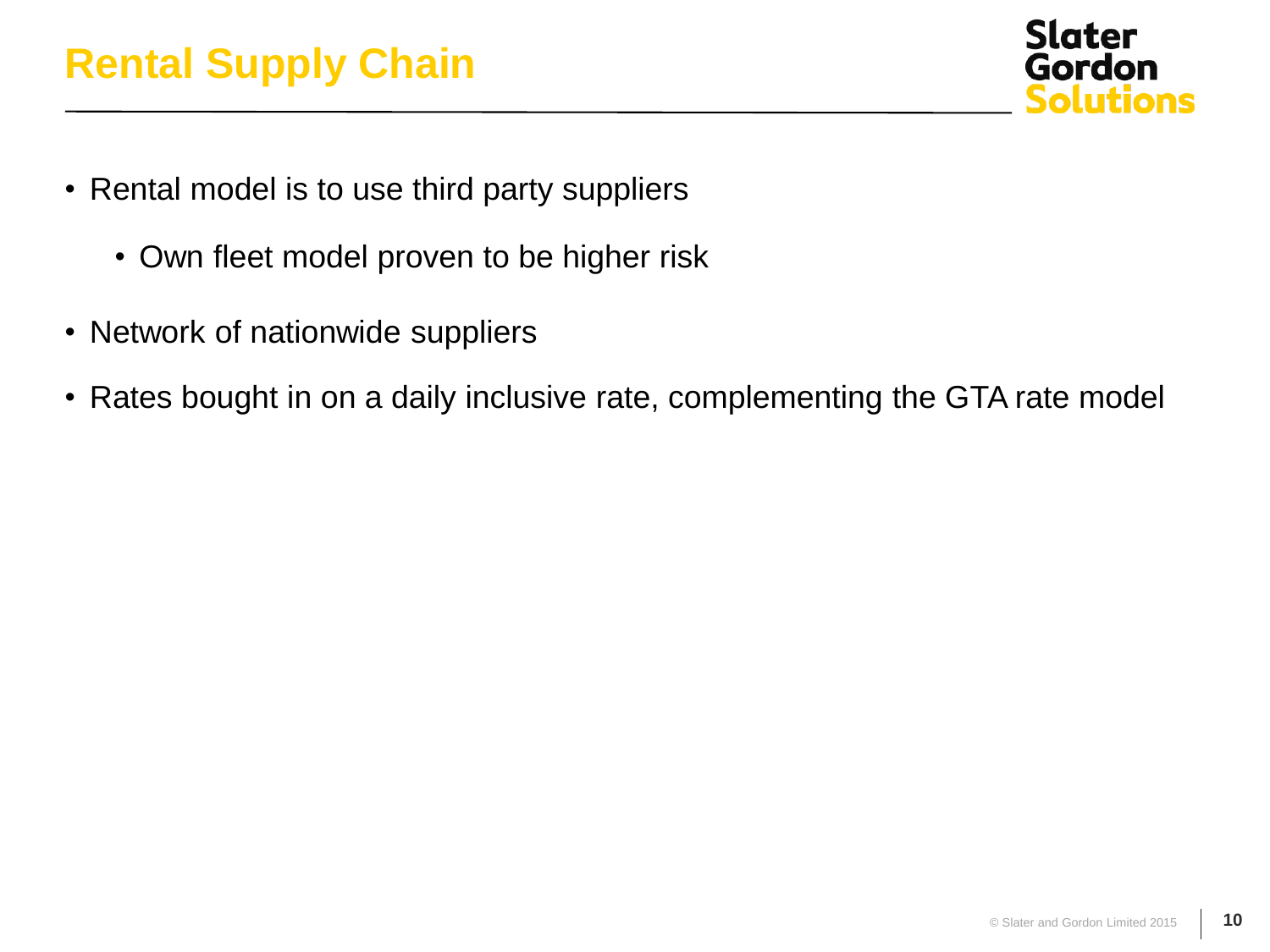### **Approved Repair Network**

- Covering cars, commercial vehicles and motorcycles
- 100 preferred suppliers
- 97% PAS10125/BSI Kite mark compliant by volume
- Considerable surge capacity available
- 99% repair satisfaction
- Managed to strict service levels and delivery agreements
- Intrusive audit programs for compliance, technical and cost
- Electronic connections to circa 90% of bodyshops
- 3 Field based supplier management staff plus 8 internal staff



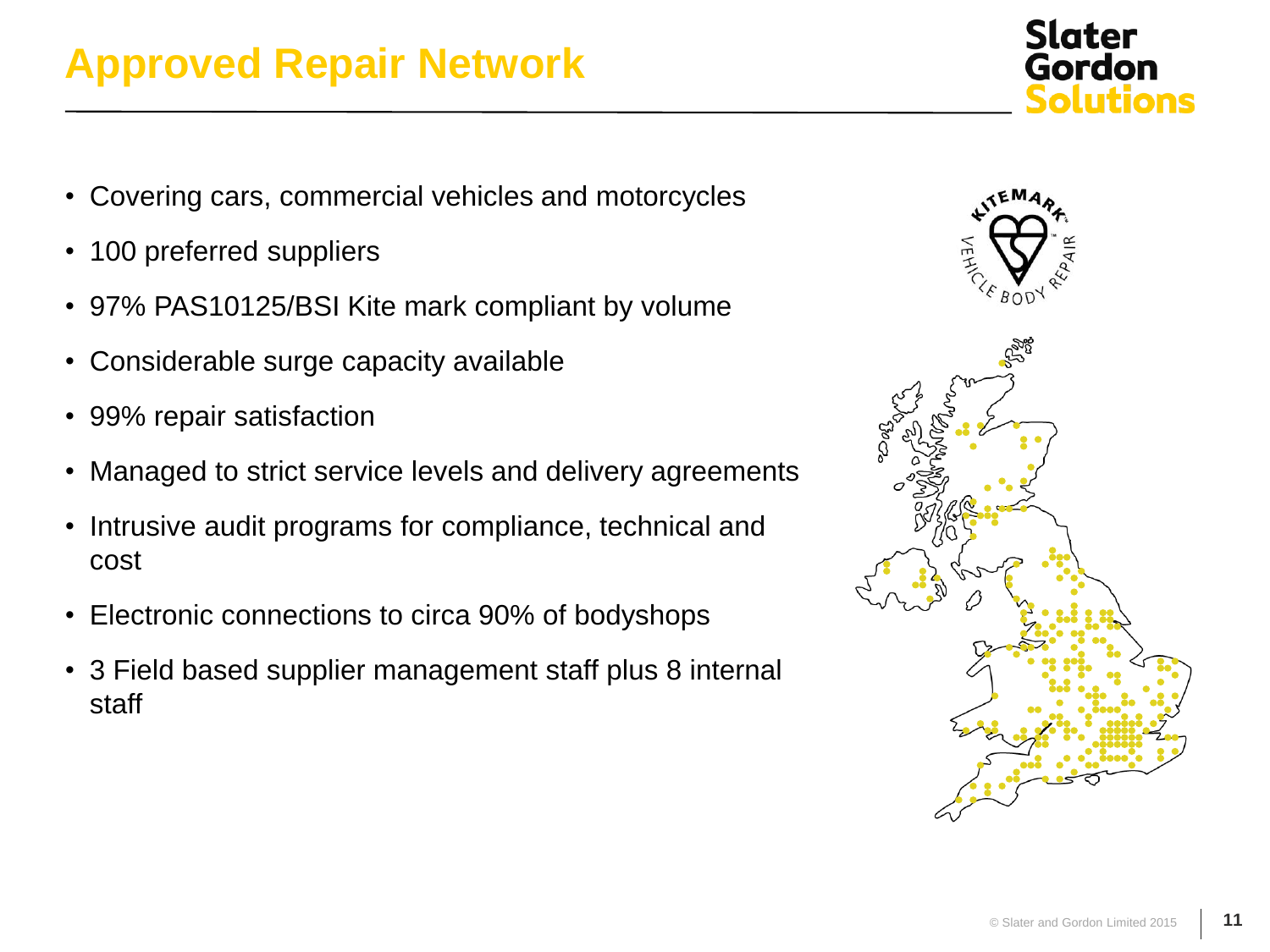### **SGS Network Management – Operational Model**



- SGS is diligent in attracting the right calibre of repairer and SGS approved repairers are subject to a strict assessment and evaluation prior to selection which involves various criteria including:
	- Strategic alignment to SGS' requirements
	- Geographical location
	- Technical capability and any specialisms
	- Existing client base
	- Current available capacity
	- Financial stability
- PAS10125 kite mark required
- Agreement to SGS terms and conditions (including guaranteed courtesy vehicle availability)

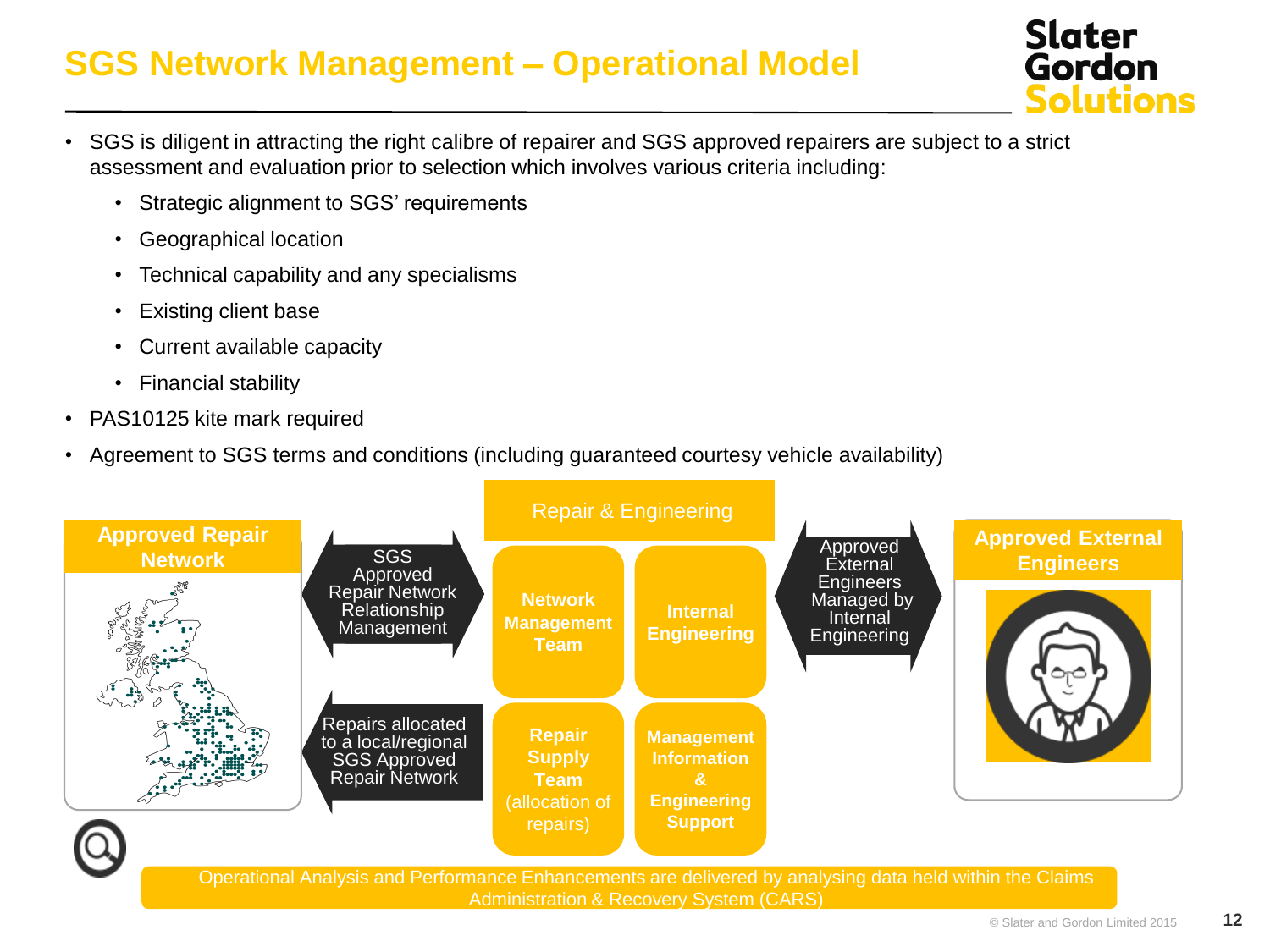**SLATER AND GORDON GROUP** 

# **Slater** Gordon Solutions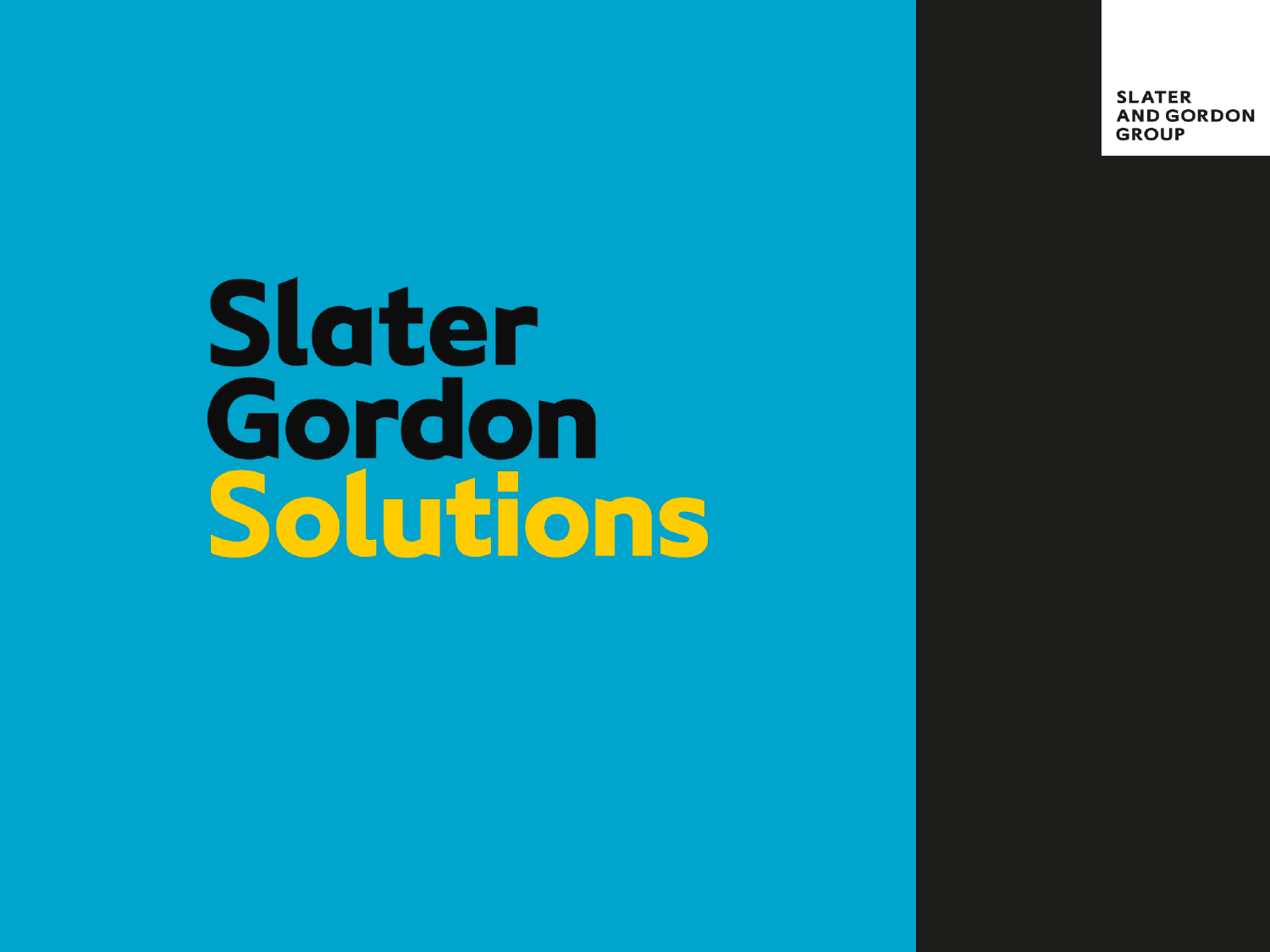

### **Legal Services**

**Employees: ~1,600 Employees: ~800**

#### *Core*

- Origination, assessment and validation of personal injury claims – direct and via third party claims management companies (CMCs)
- **-** Legal services relating to road traffic accident (RTA), employers' liability and public liability (ELPL)
- Ancillary services including ATE insurance and costing services



### *Noise Induced Hearing Loss (NIHL)*

Legal services relating to noise-induced hearing loss.

#### **Notes:**

1. Internal management data. Based on share of UK personal injury market revenue.

### **Complementary Services**

#### *Motor Services*

**Motor vehicle accident management support and personal** injury claims origination

#### *Health Services*

• Rehabilitation and Medical reporting management solutions



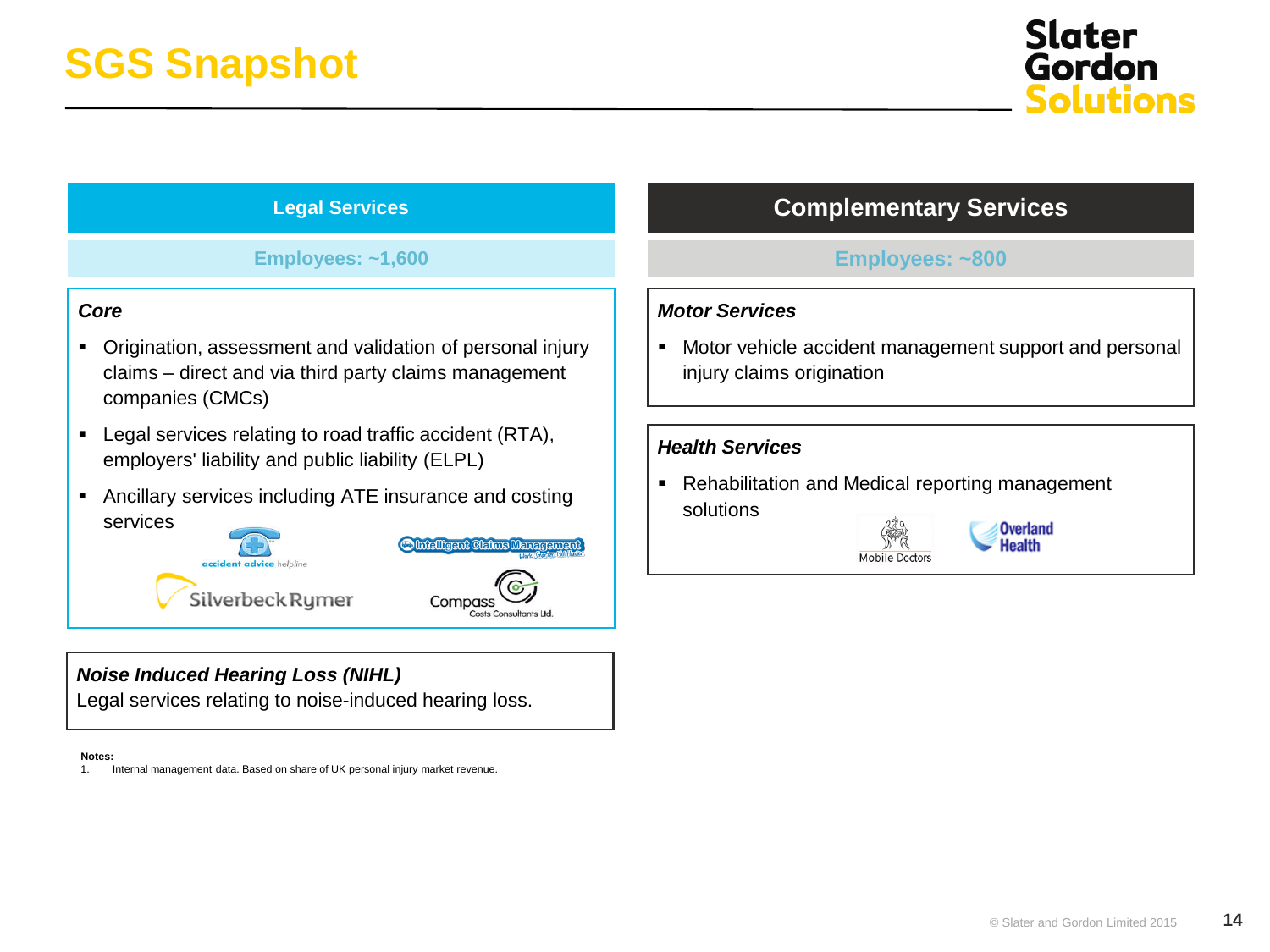

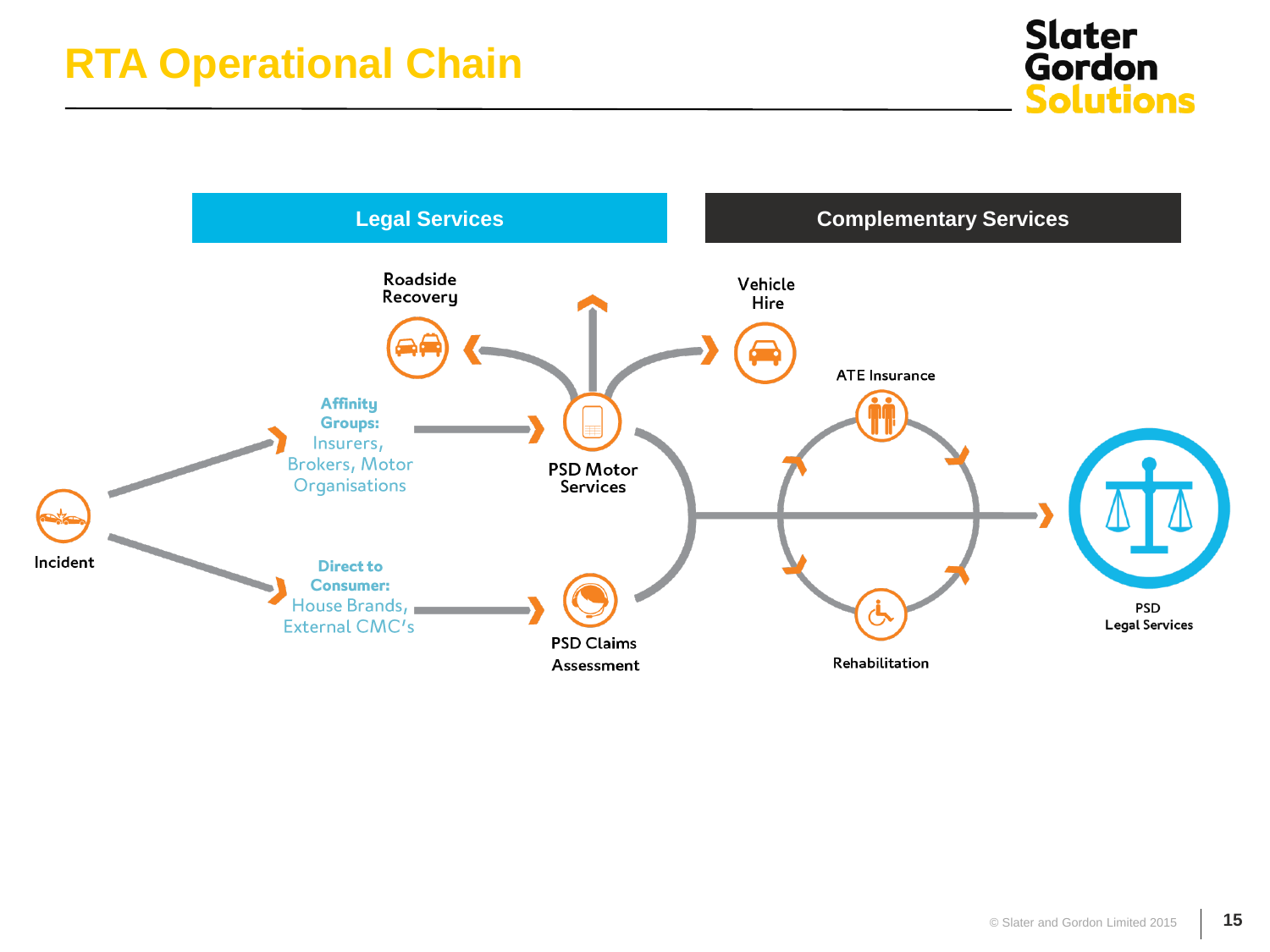

### **Legal Services – Core**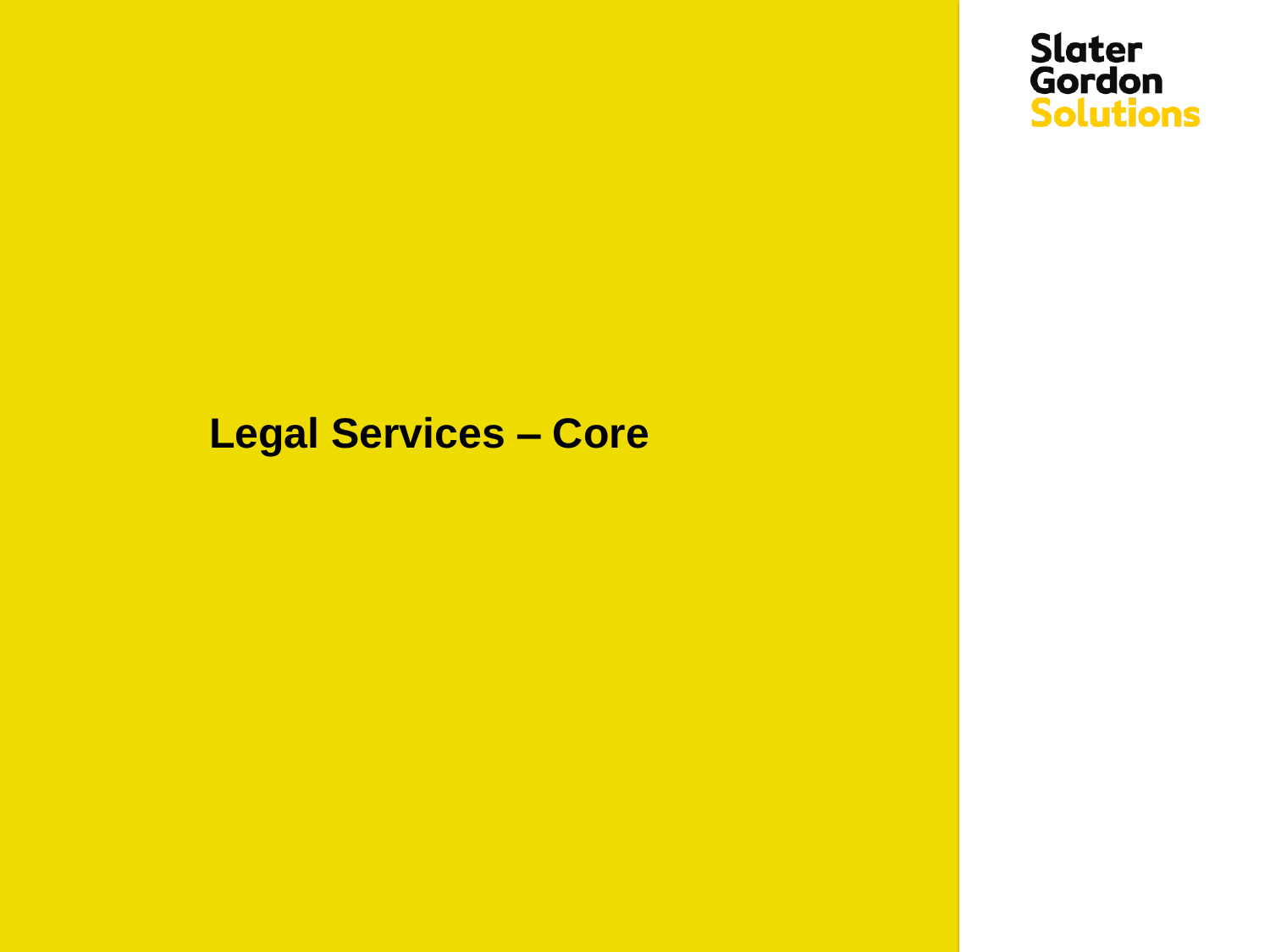- Sophisticated marketing, relationship management and data analytics capabilities support costeffective sourcing of meritorious claims
- Origination of claims:
	- through house brands (eg. Accident Advice Helpline)
	- from network of third parties via Intelligent Claims Management platform
- Specialist workforce handles claims triage and start-ofclaim processes



**Slater**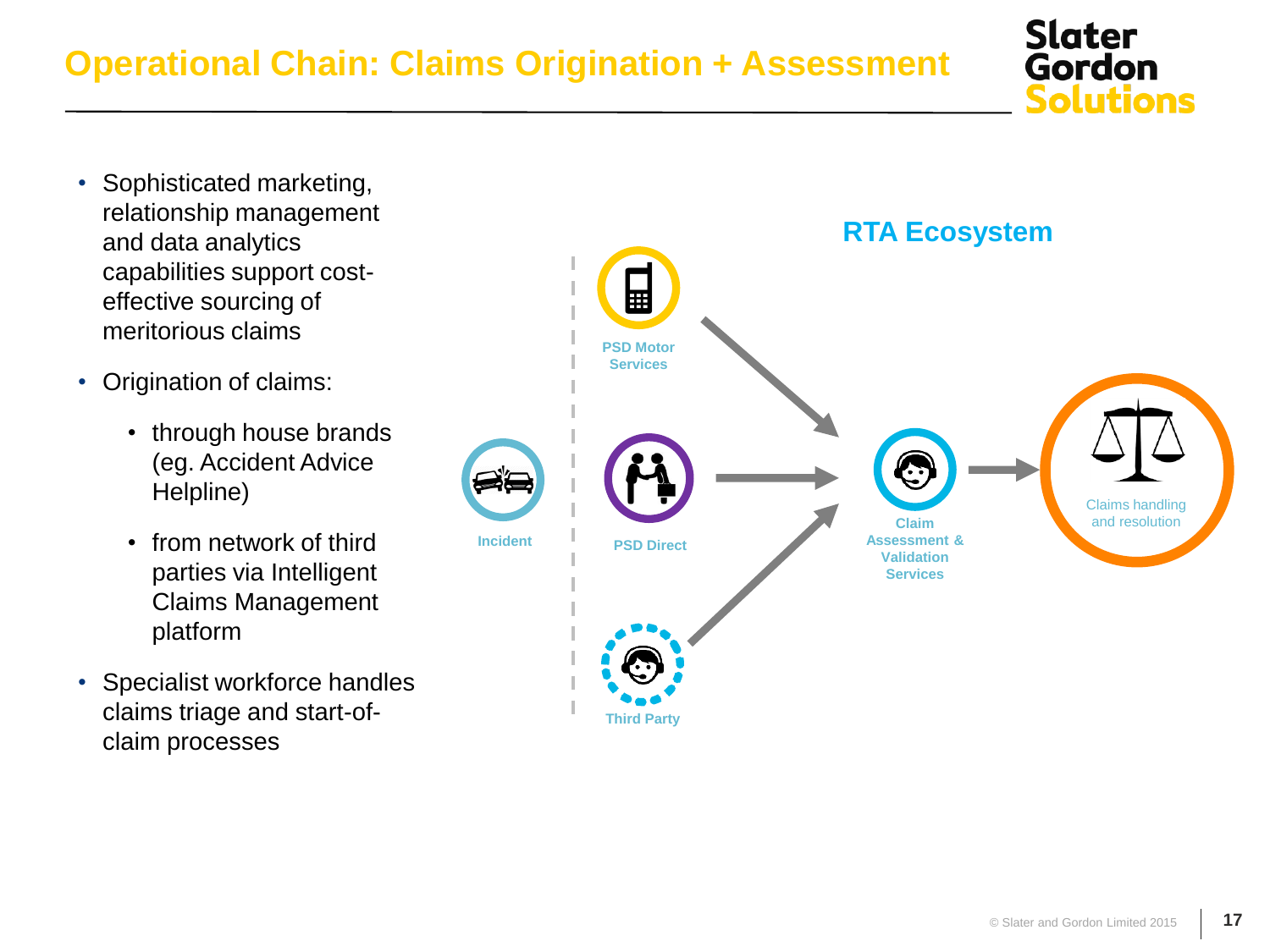### **RTA Fast Track Claim Workflow**



**Notes:**

<sup>1</sup> Source: MoJ cost schedules. Fee excludes client contribution.

**Slater Gordon** 

**Solutions**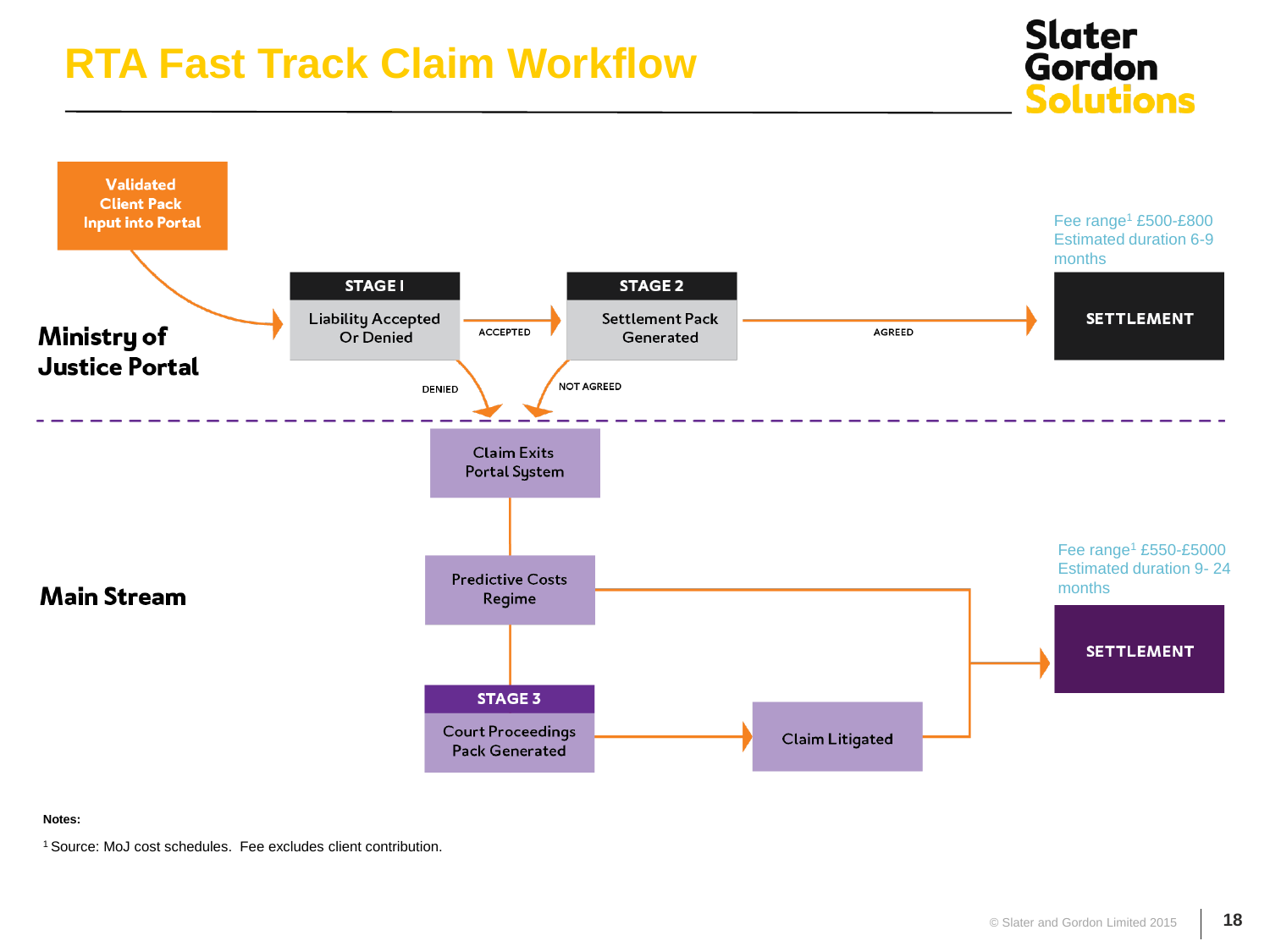### **Operational Chain: Claims Handling + Resolution**

- Highly specialised teams within large fee earning community
	- Focused on single "stage of work" in each service line
	- More experienced operators on more complex claim types
		- Effective retention mechanism
	- Efficient structure with fewer qualified lawyers required
- Supported by sophisticated, proprietary file handling approach and process map – minimising costs to serve while optimising client outcomes